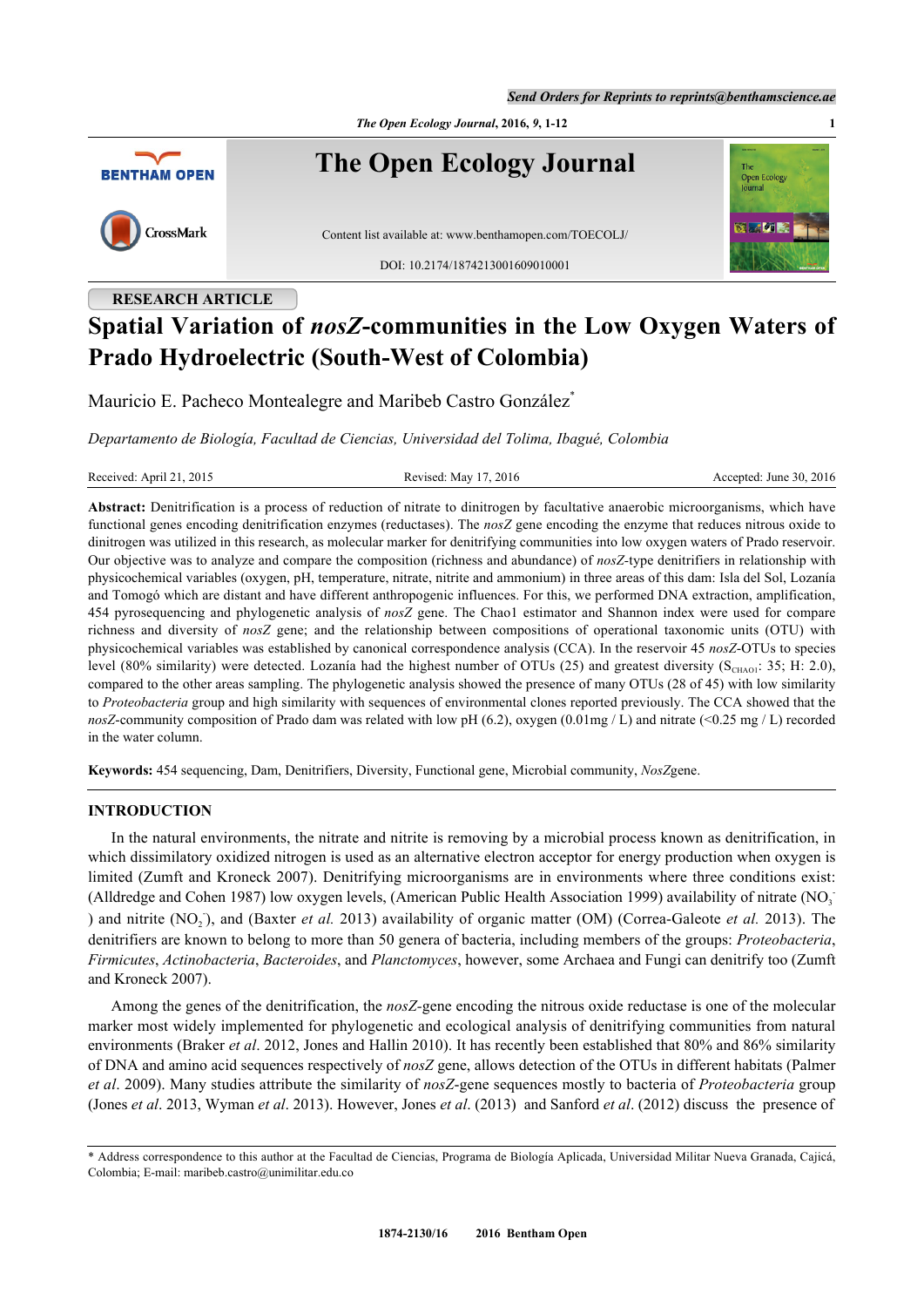*nosZ* gene into a wide range of groups of high abundance in different ecosystems with structural variations of gene. The *nosZ-*gene study has allowed to analyze denitrifying communities related with the reduction of nitrous oxide to dinitrogen in aquatic systems such as ocean [\(Zehr and Kudela 2011](#page-11-2)), oxygen minimum zones (Wyman *et al*. 2013, Castro-González *et al*. 2015), estuaries ([Chon](#page-9-1) *[et al](#page-9-1)*[. 2011](#page-9-1)), streams (Baxter *et al*. 2013) and wastewater ([Hou](#page-10-3) *[et al.](#page-10-3)* [2012](#page-10-3)). However, it is important to study these organisms in eutrophic lakes and reservoirs where the denitrification plays an important role in the balance of N2O production/reduction which can determine if such areas are source or sink of this greenhouse gas ([Wang](#page-11-3) *[et al.](#page-11-3)* [2013,](#page-11-3) [Yu](#page-11-4) *et al.* 2014).

In Colombia, there are currently 26 dam in operation, and among them the Prado Reservoir is the fourth largest. This reservoir is a multi-purpose (electricity, irrigation, aquaculture, fisheries, recreation and tourism) tropical dam constructed for water storage of the Cunday and Negro Rivers and other minor tributaries in the south west of Colombia (Guevara *et al.* 2009). Likewise, this reservoir provides drinking water for the population despite its water quality being strongly influenced by agricultural activities and domestic discharge. This reservoir was constructed in 1973, it has an average depth of ~45 m and a surface area of ~3.900 hectares covered with water during all the year. Because of the high organic load and the flooded vegetation not removed during its inundation the Prado Reservoir has high H<sub>2</sub>S and ammonia production in the hypolimnetic anoxic environment and it has been classified as hyper-eutrophic ([Ducharme](#page-9-2) 1975, Márquez and Guillot 2001, Roldán 2003). In the surface waters Guevara *et al*. (2009) have reported alkalinity from 17.95 to 39.38mg/L, phosphates between 0.01–0.30mg/L, conductivity from 48.73 to 67.06 mS/cm and pH between 6.42 - 8.48. Recently, [Castro-González and Torres](#page-9-2) *[et al.](#page-9-2)* [\(2015\)](#page-9-2) reported a strong oxycline (151 - 4 μM O<sub>2</sub>) and variability of nutrients along the column water (between 0-10 m depth) with levels of nitrate and ammonium between 2.6 - 36 µM and of 2.8 to 50 µM respectively. Taking into account all these characteristics, the Prado dam is an ideal place to explore aspects about denitrifiers diversity, given its eutrophic condition, thermal stratification, and hypoxic/suboxic water column (Guevara *et al.* 2009, [Perea and Villanueva](#page-10-4) 2010). Until today, in this reservoir there have been studies about fishes [\(Villa and Lozada](#page-11-5) 1999, 2004), zooplankton, phytoplankton (Guevara *et al.* 2009) and bacterioplankton [\(Canosa and Pinilla 2007\)](#page-8-4), but not related to the diversity of denitrifying microorganisms, excepting a recent study developed by [Castro-González](#page-8-5) (2014) about the TRFLP diversity of *nosZ*-denitrifying communities between hypoxic and suboxic conditions in the water column at Isla del Sol. For this, the goal of this study was to determine and compare the composition (richness/abundance) of *nosZ*-type denitrifiers in three places of this dam, through PCR and 454 pyrosequencing of this functional gene. Also, we analyzed the relationship between denitrifying community composition with the physicochemical variables (oxygen, pH, temperature, nitrate, nitrite and ammonium) prevalent in the water column of this hydroelectric.

# **MATERIALS AND METHODS**

# **Study Sites, Sample Collection and Total DNA Extraction**

The sampling was done in the Prado dam in the south west of Tolima, which is one of the biggest reservoirs in Colombia (1.254 Ha), characterized by its eutrophic conditions, physical-chemical stratification, low oxygen and high levels of organic matter and nutrient in the water column in contrast with others Colombian hydroelectric (Canosa and Pinilla 2007, Guevara *et al.* 2009, Márquez and Guillot 2001, [Perea and Villanueva 2010](#page-10-3), [Roldán 2003](#page-10-3)).

The water samples were taken in September 2012 (dry season) from three places: Isla del sol (3°45'N - 74°51'W), Lozanía (3°52'N - 74°48'W) and Tomogó (3°43'N - 74°53'W), between 6-9 m depth where low oxygen levels were detected during sampling (Fig. **[1](#page--1-0)**). These sampling areas were selected taking into account previous reports about spatial heterogeneity of limnological variables caused by differences in the influence of rivers, small tributaries and anthropogenic activities related with changes in nutrient concentration, water temperature, transparency, conductivity and pH ([SODEIC 1993](#page-10-5), [Guevara 1993](#page-10-5) *[et al](#page-10-5)*[. 2009](#page-10-5) ).

Temperature, pH and dissolved oxygen were measured on board with a waterproof Oakton® multi-parameter. Eight liters of water were maintained under refrigeration until collecting the microorganisms on membranes by vacuum filtration. On board, 350 mL of freshwater samples were sampled, filtered (through GF/F membranes) and frozen for nutrient analyses. The concentration of ammonium (NH<sub>4</sub><sup>+</sup>) was determined by Kjeldahl method, and the dissolved nitrate  $(NO<sub>3</sub>)$  and nitrite  $(NO<sub>2</sub>)$  were measured to be 220-275 nm y 510 nm respectively, with spectrophotometric techniques following the Standard Methods for the Examination of Water and Wastewater (American Public Health Association 1999).

Water samples (8 L) were filtered sequentially through Millipore membrane filters of 20 µm, 8 µm and 0.45 µm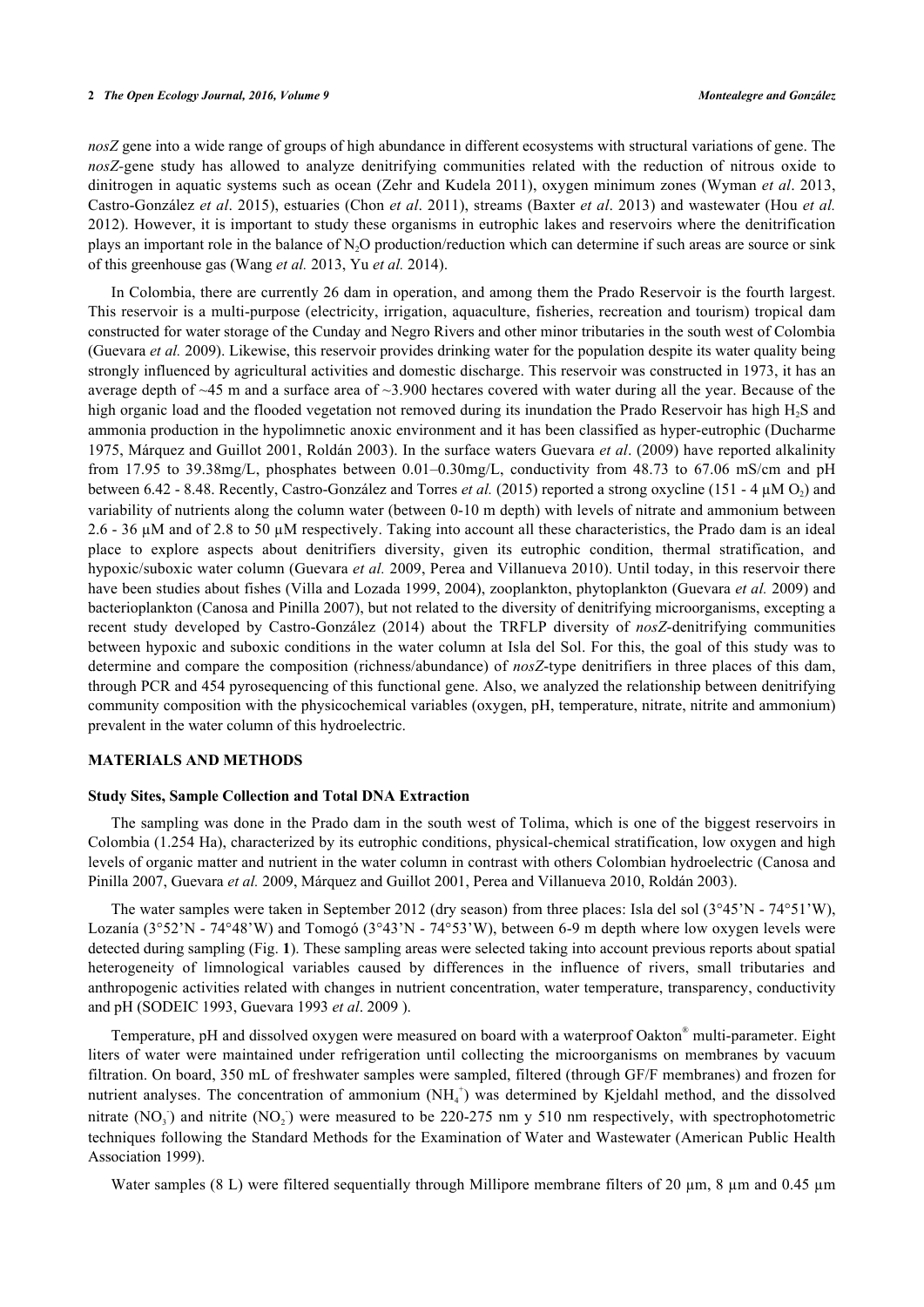pore size. The last one membrane was used for bacterial DNA extraction with the PowerWater® DNA isolation kit (MoBio Laboratories, Inc., CA, USA). The DNA extracts were visualized with etidium bromide on 0.9% agarose gels and were quantified by spectrophotometry 260/280 in a nanodrop.



**Fig. (1).** Sampling areas in the Prado dam at south west of Tolima, Colombia.

# **Pyrosequencing and Sequence Filtering**

Tag pyrosequencing of *nosZ* genes was used to study the microbial communities with the potential for N2O reduction to N<sub>2</sub>. DNA (10 µl, 20 ng/µl) from each sample was sent to the Research and Testing (R&T) Laboratory (Lubbock, TX). PCR amplification was performed using primers *nosZ*F and *nosZ*1622R([Kloos](#page-10-6) *[et al.](#page-10-6)* [2001\)](#page-10-6). Sequencing reactions utilized a Roche 454 GS-FLX+ instrument (Roche, Indianapolis, IN) with titanium reagents. Each study area had its specific barcode. The raw sequences processed and denoised by  $R \& T$  Laboratory, where they were checked for elimination sequences with incorrect barcode and primers. After, a validation of sequences was performed according to [Mao](#page-10-7) *[et al](#page-10-7)*[. \(2013\)](#page-10-7) and [Palmer](#page-10-2) *[et al](#page-10-2)*[. \(2012\)](#page-10-2). As a result of this validation about 43% of sequences were eliminated and a total of 6697 sequences were used for the analysis (see Table**1**). In this process chimeras and duplicates were eliminated with USEARCH/UCHIME ([Edgar](#page-9-3) *[et al.](#page-9-3)* [2011](#page-9-3)) and DEREPLICATOR using the Fun Gene Pipeline ([Fish](#page-9-4) *[et al.](#page-9-4)* [2013\)](#page-9-4). Ambiguous sequences or low quality regions (with Q-values less than 20) and sequences <350 bp were eliminated with Bio Edit v 7.1.11 ([Hall 1999](#page-9-5)). Finally, no coding sequences for nitrous oxide reductase were eliminated with Blast2 go v2.6.6 ([Conesa](#page-9-6) *[et al.](#page-9-6)* [2005\)](#page-9-6), using the non-redundant protein sequence database with an E-value cutoff of 0.001 ([Mao](#page-10-7) *[et al.](#page-10-7)* [2013](#page-10-7)).

| Table 1. Steps followed for validation of denoised sequences obtained from Research and Testing laboratory. |  |  |
|-------------------------------------------------------------------------------------------------------------|--|--|
|                                                                                                             |  |  |

|                                                                          |          | Sequences     |  |
|--------------------------------------------------------------------------|----------|---------------|--|
| <b>Steps to validation of sequences</b>                                  | #        | $\frac{6}{9}$ |  |
| Initial total number of sequences denoised following the R&T processing. | 11.717   | 100           |  |
| After checking for chimeric sequences                                    | 9.891    | 84,4          |  |
| After checking for presence of ambiguous nucleotides                     | 9.061    | 77,3          |  |
| After checking sequences coding for <i>nosZ</i> gene                     | 8.460    | 72,2          |  |
| After checking for sequences $\leq$ 350 bp                               | 6.740    | 57,5          |  |
| After eliminate duplicate of sequences                                   | $6.697*$ | 57,1          |  |

\* A total of 6.697 sequences were validated for the analysis: 3.184 sequences for Lozania station (L6), 2.890 sequences for Tomogó station (T9) and 623 sequences for Isla del Sol station (IS7).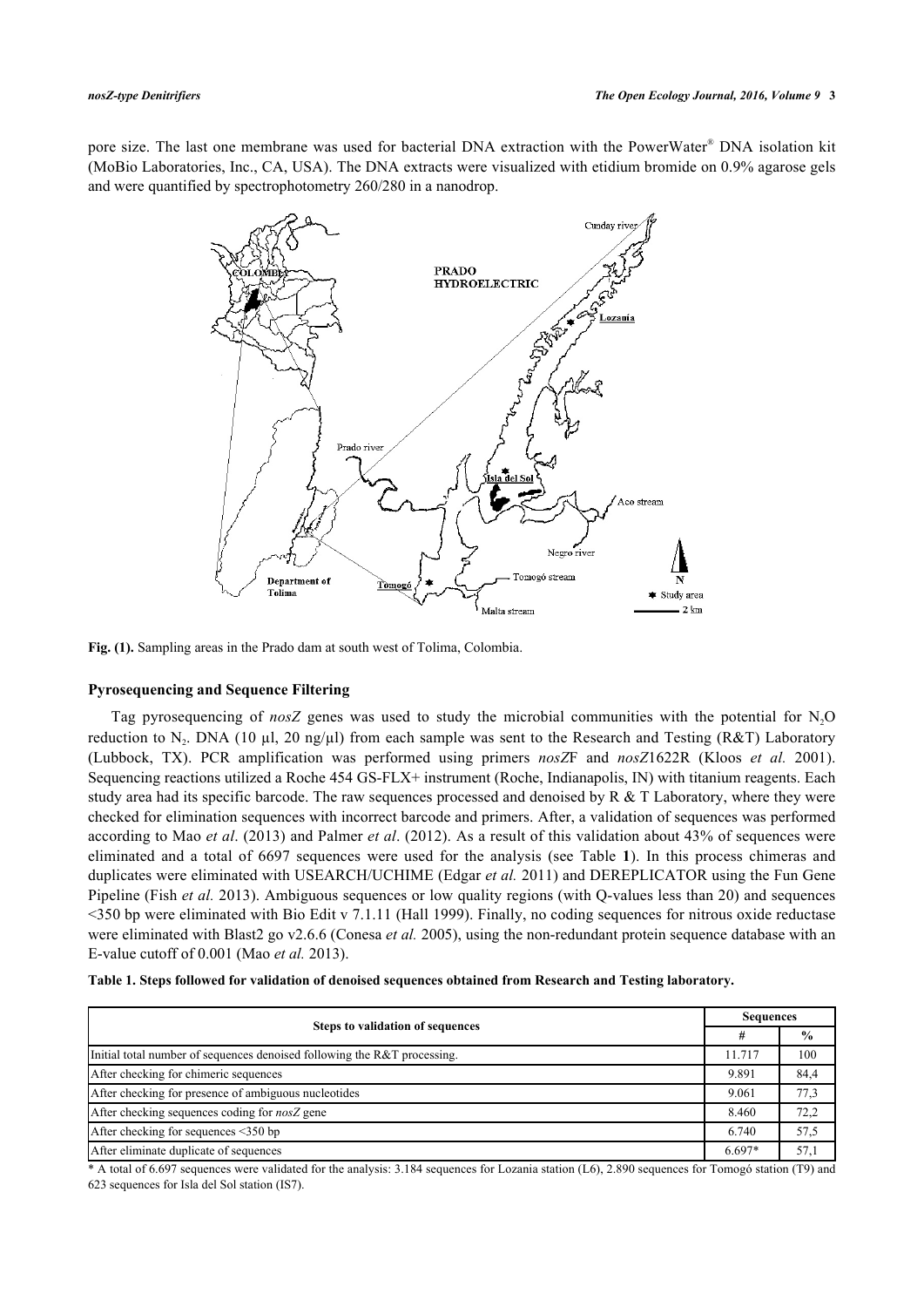# **Composition and Diversity of** *NosZ***-type Denitrifiers**

The valid sequences were clustered as operational taxonomic units at species-level threshold distances of 20% (Palmer *et al.* 2009) based on DNA sequences. The OTUs were defined with DOTUR program [Distance-Based OTU and Richness ([Schloss and Handelsman](#page-10-8) 2005)] using furthest neighbor assignment algorithm with 1.000 iterations. Later, *nosZ* sequences within OTUs that started with the barcode assigned to Tomogó, Isla del Sol and Lozanía were selected for recognizing the OTUs generated for each area. The coverage percent (%) of OTUs for the number of valid sequences, was calculated according to Good (1953) in [Mao](#page-10-7) *[et al](#page-10-7)*[. \(2013\)](#page-10-7). The CHAO1 richness estimator, Shannon weaver diversity index and the Bray-Curtis similarity index were calculated with PAST v 3.0 [\(Hammer](#page-9-7) *[et al.](#page-9-7)* [2001](#page-9-7)).

The phylogenetic tree was constructed with MEGA v 5.2.1 ([Tamura](#page-11-6) *[et al.](#page-11-6)* [2011\)](#page-11-6). We selected 45 *in silico*-translated amino acid OTUs representative sequences, and multiple alignments were performed among OTU-sequences and *nosZ*sequences from several environment (soil, sediment and water column) and bacterial cultures reported in the GenBank [\(http//:www.ncbi.nlm.nih.gov\)](http://www.ncbi.nlm.nih.gov). The tree was reconstructed by the neighbor-joining algorithm using p-distances and bootstrap resampling based on 10.000 replicates, according to Palmer *et al*. (2012). The *Haloarcula marismortui* strain ATCC 43049 (AY596297) was used as the out-group sequence. All original 454 sequences were archived at NCBI Sequence Read Archive under accession SAMN03402215, SAMN03402334, SAMN03402335.

# **Statistical Analysis**

The Shapiro-Wilk W test was used to estimate the normal distribution of OTUs abundances data in each study area, and the Kruskal-wallis test was used to estimate the statistical difference of *nosZ* genes abundances among study areas; using the PAST v 3.0 (Hammer *et al.* 2001). To evaluate the effect of physical-chemical variables in *nosZ*-OTU distribution, we used the canonical correspondence analysis (CCA) using the software Canoco for Windows 4.5 (Microcomputer Power, USA) [\(Ter Braak](#page-11-6) *[et al.](#page-11-6)* [2002](#page-11-6) ).

# **RESULTS**

# **Physicochemical Variables**

Among study areas the water average temperature was 26,4ºC, Isla del Sol registered the highest value (26,8°C) when compared with the others areas. The average pH in the sampling areas was 6,37 and Tomogó registered the highest value (6, 66) when compared with the others areas (with a pH of 6.2). The contents of  $O_2$ , NH<sub>4</sub><sup>+</sup>, NO<sub>3</sub><sup>-</sup> and NO<sub>2</sub><sup>-</sup> showed great spatial differences among study areas. In the tree areas low levels of  $O_2$  were recorded, but Tomogó had a high  $O_2$  level (3,4mg/L) and Lozanía the lowest (0,01mg/L). Highest values of NH<sub>4</sub><sup>+</sup> (0,88mg/L) were reported in Tomogó, and the highest  $NO_3^-$  (0,78mg/L) and  $NO_2^-$  (0,079mg/L) levels were registered in Isla del Sol and Lozanía, respectively (Table **[2](#page-7-0)**).

#### **Distribution, Abundance and Diversity of** *NosZ* **OTUs**

The sequences analysis showed that Lozanía had the highest number of sequences (3,184), followed by Tomogó (2,890) and Isla del Sol (623). From them 45 species-level OTUs were obtained by grouping to 80% of similarity. The greatest OTUs richness was observed in Tomogó (28) of which 18 were area-specific, followed by Lozanía (25) of which 10 were area-specific and finally Isla del Sol (12) of which two were area-specific. The data indicated that among study areas 5 OTUs were shared, except between Isla del Sol and Tomogó that did not share OTUs (Fig. **[2A](#page-3-0)**). The average percentage of coverage, estimated with the number of OTUs (represented by one sequences) and the total number of sequences was 99,6%, indicating that the number of valid sequences used in this study was sufficient for the diversity, phylogeny and statistical analysis.

Approximately 65% of the *nosZ* sequences of Isla del Sol, Lozanía and Tomogó, were grouped into 2 or 3 OTUs (Fig. **[2B](#page-3-0)**). The OTU01 was the most abundant (62%) in Isla Del Sol, the OTU27 was the most abundant (30%) in Lozanía and OTU21 was the most abundant (40%) in Tomogó.

<span id="page-3-0"></span>Measurements of *nosZ*-OTUs diversity (CHAO1 estimator and Shannon index) from Lozanía and Tomogó were consistently higher than those of Isla del Sol; and the Bray Curtis similarity index was 0, 03 and 0,07 between Tomogó-Isla del Sol and Tomogó-Lozanía, respectively, suggesting differences among stations (Table **[2](#page-7-0)**). The Shapiro-Wilk W test and the Kruskal-Wallis anova established significant differences between Isla del Sol and Lozanía (p-value: 0,003) and between Isla del Sol and Tomogó (p-value: 0, 0002).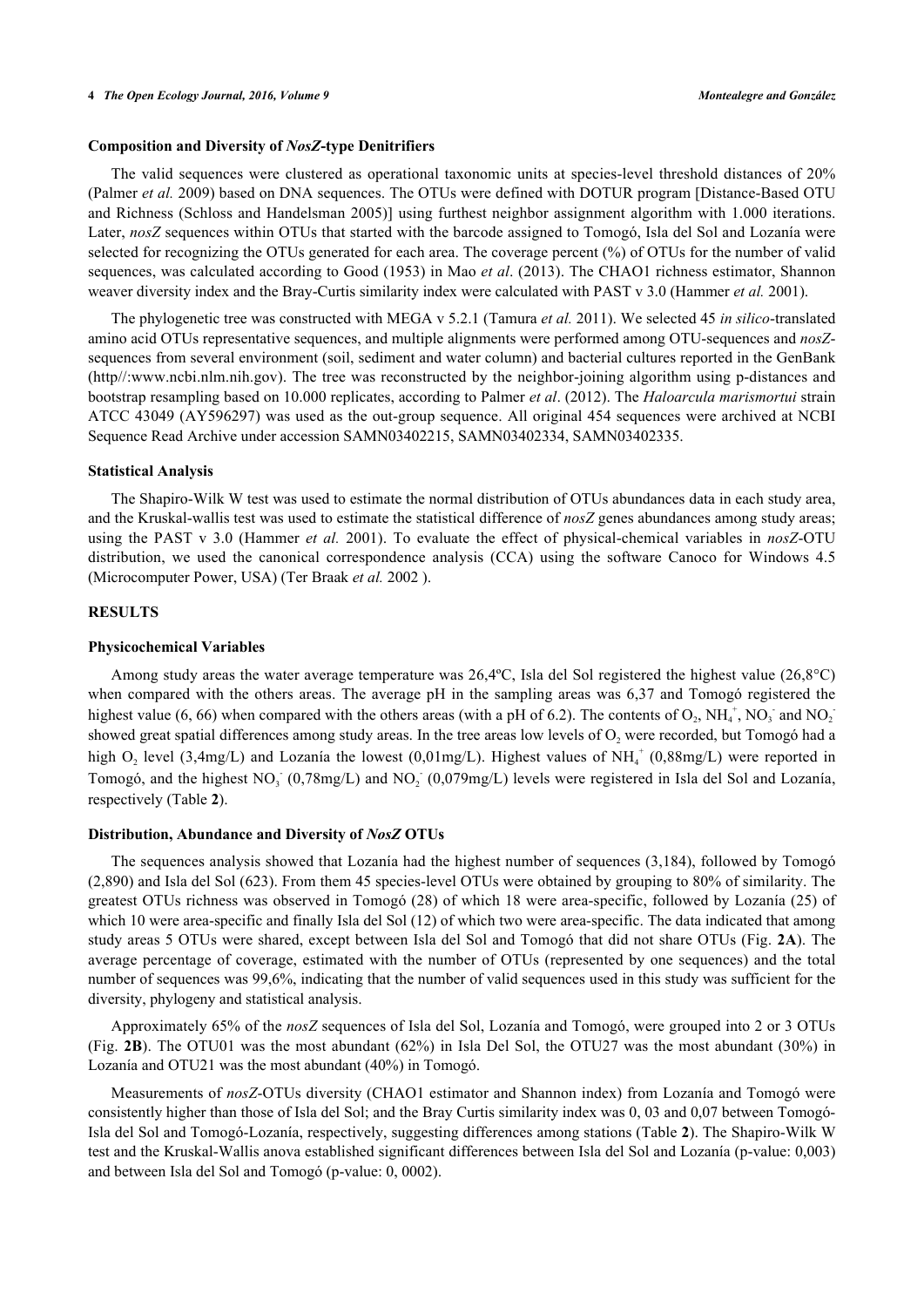

**Fig. (2).** Composition of *nosZ*-type OTUs from study areas of Prado reservoir (**A**): Number of *nosZ* OTUs founded in the study areas. (**B**): Relative abundance of *nosZ* OTUs between study areas.

# **Phylogenetic Analysis of** *nosZ* **OTUs**

Phylogenetic analysis was done with 45 representative sequences of OTUs. In the phylogenetic tree two clusters were generated (Fig. **[3](#page-4-0)**): the cluster one included 53% of the *nosZ*-OTUs sequences (OTU02, OTU6, OTU15, OTU33 and OTU34) which shared 60%-100% similarity with sequences of clones from soils, sediments, sewage and activated sludge. The 47% of remaining representative sequences had 80%-100% similarity with sequences of microorganisms isolated and cultured. Some of these OTUs were 80%-100% similar with *Proteobacteria nosZ* sequences, such as OTU21 with *Alcaligenes faecalis* A15 (100%); OTU04, OTU08 and OTU11 with *Bradyrhizobium* sp. TSA44 (80%, 90% and 87%); and OTU21, OTU22 and OTU25 with *Pseudomonas brassicacearum* PD5 (90% or 88%).

The cluster 2 grouped 9 OTUs the most of which had low similarity with *Proteobacteria* group (<50% similarity). Some OTUs (OTU03, OTU09, OTU10, OTU12 and OTU31) had a 40% and 60% similarity with *Azospirillum* sp TSO5. All OTUs showed <45% similarity with sequences of clones isolated from soil, seawater, freshwater and sediment.

#### **Canonical Correspondence Analysis**

<span id="page-4-0"></span>In the analysis of the relationship among the composition of the *nosZ* community and the physicochemical variables in each study area, we observed that the studied environmental variables (oxygen, pH, nitrite and nitrate) explained the structure of the *nosZ*-community (Fig. **[4](#page-5-0)**). Both axes explained 100% of total variation. The first axis explained 67, 3% of variation and was dominated by pH (weight correlation: 0, 98),  $O_2$  (weight correlation: 0, 96) and  $NO<sub>2</sub>$  (weight correlation: -0, 98). The second axis explained 32, 7% of variation and was dominated by  $NO<sub>3</sub>$  (weight correlation: 0, 88) and temperature (weight correlation: 0,8).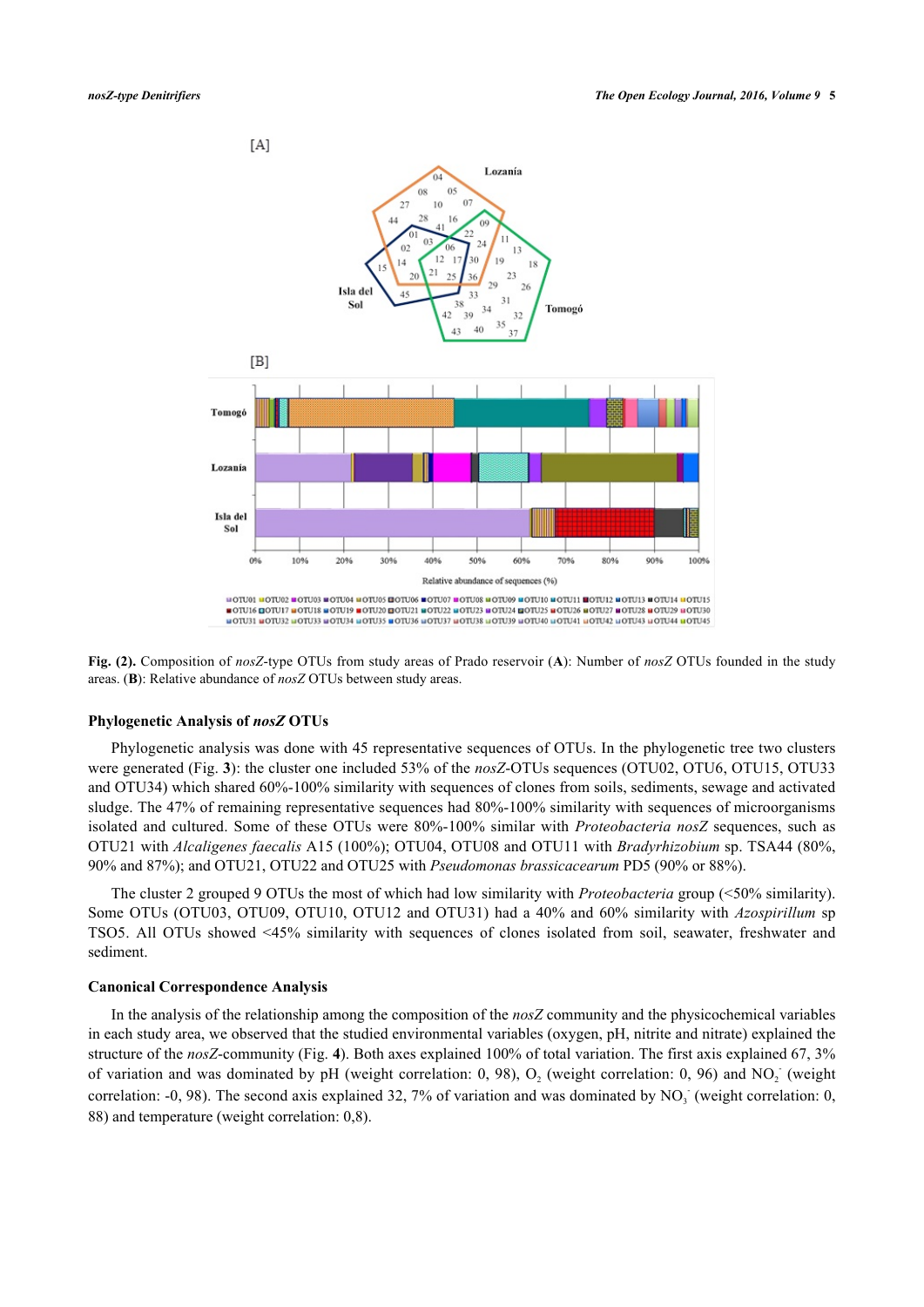

<span id="page-5-0"></span>**Fig. (3).** Phylogenetic tree with the *nosZ* representative sequences (OTUs) from Prado reservoir water column Study areas are shown in parentheses (IS: Isla del Sol; L: Lozanía; T: Tomogó). The scale bar indicates the number of nucleotide substitutions per site.



**Fig. (4).** Canonical correspondence analysis (CCA) of OTUs data and physicochemical variables in the three areas. Eigenvalues (500 runs), 0.703 and 0.342 for dimensions CCA1 and CCA2, respectively.

We observed that nosZ-communities composition from Isla del Sol were related with high NO<sub>3</sub> and temperature levels, the communities composition in Tomogó were related with high pH and NH<sub>4</sub><sup>+</sup> levels, and intermediate oxygen level and the *nosZ*-community composition from Lozanía was associated with low  $O_2$  and NO<sub>3</sub> and higher NO<sub>2</sub> level.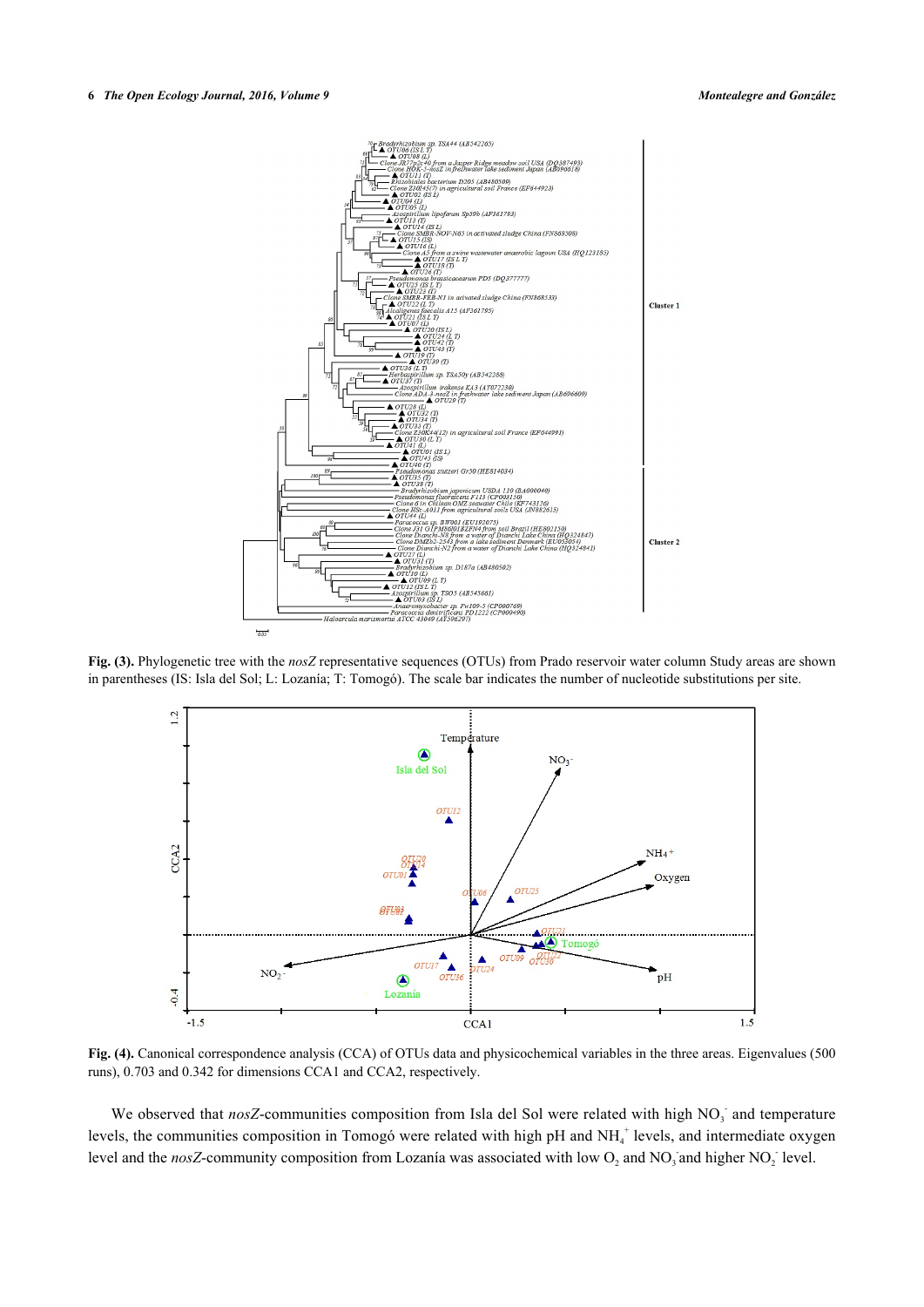# **DISCUSSION**

This is the first study in one Colombian's dam whose goal was explore the spatial variation of denitrifying communities using the *nosZ* functional gene that codes for nitrous oxide reductase. The values of temperature, pH and nitrate reported in the surface water at the study areas (Isla del Sol, Lozanía and Tomogó) are slightly lower than those reported previously (Canosa and Pinilla 2007, Castro-González 2014, Perea and Villanueva 2010) supporting the temporalvariability recorded in the area ([Guevara](#page-9-8) et al. 2009). Although profiles along water column of O<sub>2</sub> and nutrients are very limited for this dam, the oxygen, nitrate and ammonium levels quantified during this study support the hypoxic (even suboxic) and eutrophic condition of this reservoir which has been reported several decades ago (Ducharme 1975, SODEIC 1993, Roldán 2003)

The molecular analysis indicated that Lozanía contributed with a high number of sequences (3, 184), followed by Tomogó (2, 890) and Isla del Sol (623). Likewise, the richness and diversity analysis showed high values at Lozanía and Tomogó, and low values at Isla del Sol. Both results suggested spatial variation of *nosZ* denitrifying communities in the Prado dam. This data are related with the previous report of Canosa and Pinilla (2007) whose quantified low number of heterotrophs in the center of the dam in comparison with other stations, which was associated with lower chlorophyll level. Our results are interesting if we consider that previous studies had also reported spatial variability in dissolved organic carbon (DOC) availability which is a key substrate for the heterotrophic activity [\(Guevara](#page-9-8) *[et al.](#page-9-8)* [2009](#page-9-8)). In this sense it is notorious that Guevara *et al*. (2009) recorded the highest DOC values at Tomogó (up to 11 mg/L), followed by Lozanía (9 mg/L) and by Isla del Sol (8mg/L) which are in agreement with our observations about a higher *nosZ* diversity in the first two places where low  $O_2$  levels plus enough organic substrate might be facilitating its metabolic activity.

Also, the turbidity could be another key factor in the study area because denitrifying microorganisms usually are associated to particles in suspension, where they found reduced niches required to sustain suboxic processes such as denitrification [\(Alldredge and Cohen 1987](#page-8-0)). In this sense, it is possible that the high values of turbidity reported for Lozanía and Tomogó by influence of tributaries (Guevara *et al.* 2009) could also be related with the higher values of diversity registered in both areas by particle-attached communities in comparison with Isla del Sol where the low levels of particles in suspension could be related with a free-living *nosZ*-denitrifying community less rich and abundant. In this scenario, the formation of microhabitats as well as the development of segregated niche in the water column of this reservoir could be taking place such as has been proposed for other aquatic environments (Jones *et al*. 2013, [Wang](#page-11-3) *[et al](#page-11-3)*[.](#page-11-3) [2013\)](#page-11-3).

For other hand, although our analysis suggested that the number of sequences used in this study were optimal for the number of OTUs detected in a 99,6% (Palmer and Horn 2012), one has to bear in mind the biases associated with the *nosZ*-gene amplification and sequencing because they may be influencing the differential amplification of some OTUs in each study area as has been reported by Magalhães *et al*. (2008) and [Throbäck](#page-11-7) *[et al](#page-11-7)*[. \(2004\)](#page-11-7). Another possible explanation depends on how many *nosZ*-sequences are detected by our primers, in each study area; and whether the denitrifying genes are present or not with enough abundance. However, the low diversity detected at Isla del Sol in this study is consistent with previous results where a similar number of OTUs were detected to 9 m depth through *nosZ*-TRFLP analysis with other primers (Castro-González 2014).

This is one of the first studies which reports *nosZ*-OTUs generated with a 80% similarity between sequences obtained from water column of a dam and although this distance has been recommended for soil studies (Palmer *et al.* 2009) in this case it was successful to give us a good idea of *nosZ*-denitrifying diversity. Our results indicated that the OTUs richness founded in the Prado reservoir was similar to these reported from soils, where between 10 to 53 OTUs had been generated [\(Depkat-Jakob](#page-9-9) *[et al.](#page-9-9)* [2012,](#page-9-9) [Palmer](#page-10-9) *[et al.](#page-10-9)* [2012\)](#page-10-9); which suggest that in the column water of eutrophic environments can also inhabit a high diversity of organisms. In comparison with reports about *nosZ*-diversity in freshwater sediments [\(Huang](#page-9-10) *[et al.](#page-9-10)* [2011,](#page-9-10) Jones and Hallin 2010, Magalhães *et al.* 2008, [Palmer and Horn 2012](#page-11-8)) we detect a similar diversity, however, there are no studies about diversity of denitrifying communities in the water column of other dams or reservoirs for comparison. Likewise, our data suggest the coexistence of a variety of *nosZ*communities to suboxic depths (6-9 m depth) in the Prado dam, which have the gene that code for reductase of nitrous oxide with the potential to develop  $N<sub>2</sub>O$  reduction; however, it is necessary to develop more studies to determine the active transcription and functionality of this gene in the sampling areas.

Among the study areas, 5 OTUs (06, 12, 17, 21 and 25) were present in all areas and others OTUs were specific of each area (30 OTUs). This data suggest that in this dam we can observe organisms generalists and specialists such as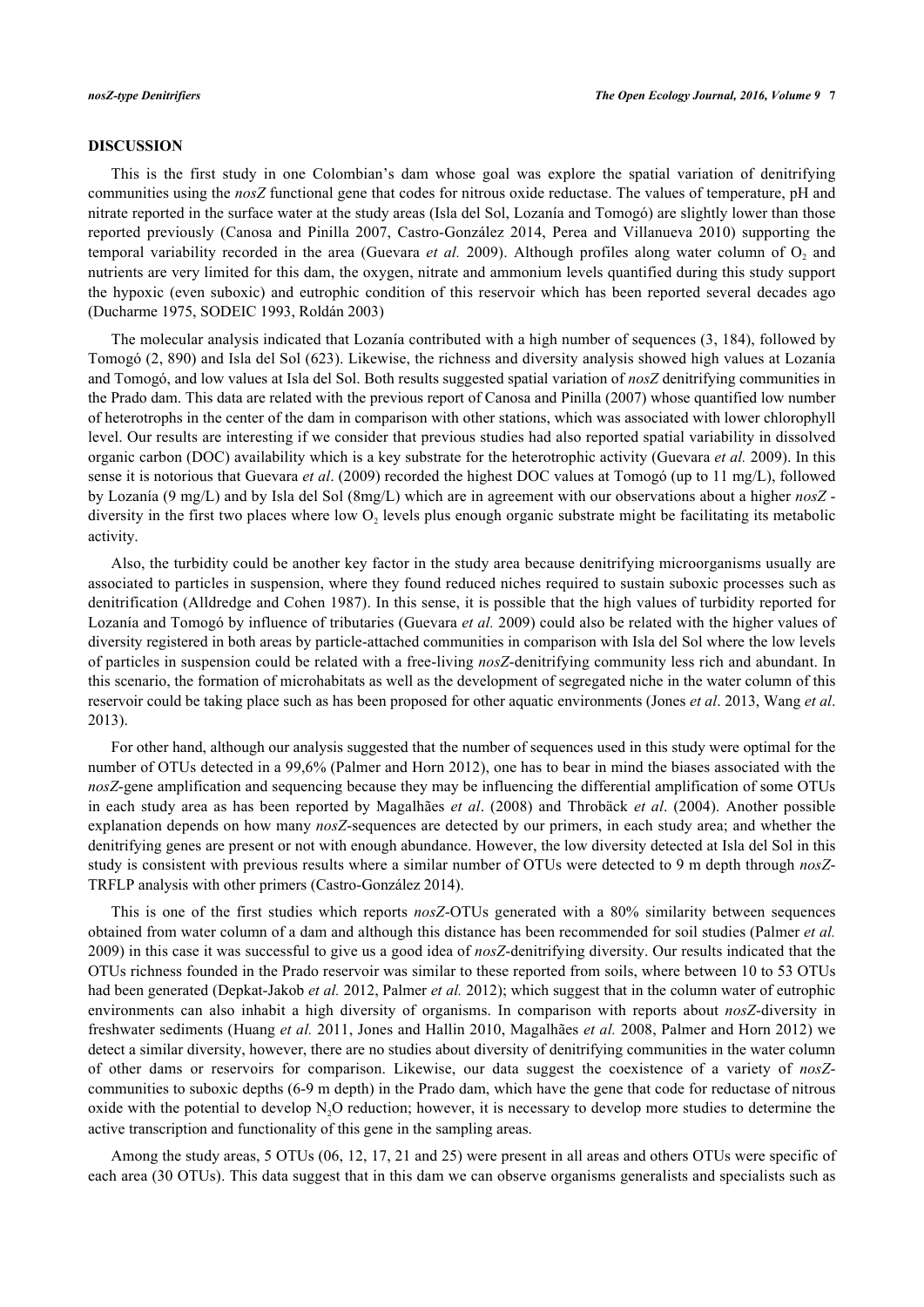has been recently proposed for denitrifiers by [Bowen](#page-8-6) *[et al](#page-8-6)*[. \(2013\)](#page-8-6) where the generalists can inhabit in a wide range of habitats unlike specialists. We observe the presence of many OTUs with low number of sequences (36 of 45 OTUs) which also has been reported in other studies as "rare biosphere" (Bowen *et al.* 2013, [Huse](#page-9-11) *[et al.](#page-9-11)* [2010,](#page-9-11) [Kalscheur](#page-10-10) *[et al.](#page-10-10)* [2012](#page-10-10)). This information suggest that several factor prevalent in the reservoir could favor the differentiation of ecological niches for different types of microorganisms, such as a wide range of substrates available, an intricate functional and ecological network between denitrifying bacteria, greater biological effectiveness (present only in specialists) and a great adaptive and evolutionary capacity, as has been proposed by others authors [\(Koeppel and Wu](#page-10-11) [2012,](#page-10-11) [Logares](#page-10-12) *[et al.](#page-10-12)* [2013,](#page-10-12) [Matulich 2013\)](#page-10-0).

The phylogenetic analysis showed that a few OTUs were 100% similar to previously reported sequences of *Alcaligenes faecalis* A15, *Bradyrhizobium* sp. TSA44 and *Pseudomonas brassicacearum* PD5. Our data are in accordance with preliminary reports about of the *Proteobacteria* that are ubiquitous and widely distributed in reservoirs, lakes, hot springs, activated sludge and soils ([Hou](#page-9-12) *[et al.](#page-9-12)* [2012,](#page-9-12) [Wang](#page-11-3) *[et al.](#page-11-3)* [2013](#page-11-3), Yu *et al.* 2014). In this regard, in the Baiyangdian lake sediments and at Dianchi lake water column, affiliations of OTUs to *Rhizobiales* group [\(Wang](#page-11-3) *[et al.](#page-11-3)* [2013](#page-11-3), [Wen](#page-11-8) *[et al](#page-11-8)*[. 2012](#page-11-8)) were recorded. Likewise, in the water column of Lake Dianchi (Wen *et al.* 2012) and wastewater (Hou *et al.* 2012) has been reported affiliation of OTUs with *Burkholderiales* and *Pseudomonadales* groups, respectively.

The presence of several OTUs (for example OTUs 45, 41, 15) with low similarity to *Proteobacteria* and high similarity to sequences of environmental clones reported previously, suggest that in the Prado dam a *nosZ*-community exists which is phylogenetically different and unique such as that been recorded in other natural environments ([Bowen](#page-8-6) *[et al](#page-8-6)*[. 2013](#page-8-6), [Jones](#page-9-13) *[et al.](#page-9-13)* [2013,](#page-9-13) [Jones and Hallin 2010](#page-9-14)). This data indicate the coexistence of different bacteria in the reservoir with the potential to perform the reduction of  $N_2O$  to  $N_2$ , probably generating a functional redundancy that stabilizes the denitrification process under changing conditions (fluctuations of  $O_2$  and nutrients), like that suggested for other habitats (Hou *et al.* 2012).

The environmental parameters selected as predictor variables  $(O_2, pH$ , temperature,  $NO_3$ ,  $NH_4^+$  and  $NO_2$ ) explained the differences in *nosZ*-denitrifying community composition among sampling sites at the Prado dam. The *nosZ*community composition was associated with hypoxic ( $\sim$ 3.4mg/L O<sub>2</sub>) and suboxic (0.01mg/L O<sub>2</sub>) conditions recorded at Tomogó and Lozanía respectively, which support previous data about the presence of denitrifiers in the water column to  $O_2$  levels between 1.1 - 4.1 mg/L [\(Castro-González 2014](#page-8-7)). In general, our results corroborate that the composition of *nosZ*-denitrifying microorganisms is related to low oxygen environments such as those founded in rivers ([Baxter](#page-8-2) *[et al.](#page-8-2)* [2013\)](#page-8-2), estuaries [\(Magalhães](#page-10-13) *[et al.](#page-10-13)* [2008\)](#page-10-13), wastewater (Hou *et al.* 2012), lakes (Wen *et al.* 2012) and reservoirs (Yu *et al.* 2014).

| <b>Study areas</b> | mg/L            |        |                 | Richness<br>of | $ CHAO1^2 $ H <sup>3</sup> |    | Bray-Curtis <sup>4</sup> |             |         |        |
|--------------------|-----------------|--------|-----------------|----------------|----------------------------|----|--------------------------|-------------|---------|--------|
|                    | O,              | $NH4+$ | NO <sub>2</sub> | NO,            | OTUs'                      |    |                          | Isla de Sol | Lozanía | Tomogó |
| Isla del Sol       | $\gamma$<br>1.Z | 0.59   | 0.78            | < 0.05         | 12                         | 15 | 1,15                     |             |         |        |
| Lozanía            | 0,01            | < 0.05 | < 0.25          | 0.079          | 25                         | 35 | $\sim$<br>∠              | 0,24        |         |        |
| Tomogó             | 3,4             | 0.88   | 0,49            | < 0.005        | 28                         | 28 | 1.96                     | 0.03        | 0.07    |        |

<span id="page-7-0"></span>**Table 2. Physicochemical variables, richness, diversity and similarity analysis of** *nosZ***-OTUs in the study areas of the Prado reservoir.**

Note: °C, temperature; O<sub>2</sub>, oxygen; NH<sub>4</sub><sup>+</sup>, ammonium; NO<sub>3</sub>, nitrate; NO<sub>2</sub>, nitrite; OTU, operational taxonomic unit. <sup>1</sup>Number of OTUs detected; <sup>2</sup>CHAO1 richness estimator; <sup>3</sup>Shannon-Weaver diversity index; <sup>4</sup>Bray-Curtis index express the similarity among areas.

At Isla del Sol was founded a *nosZ*-community less diverse and rich whose composition was related with higher levels of NO<sub>3</sub>, contrarily to observed at Lozanía were the *nosZ* community composition showing an inverse relationship with the nitrate levels. It is well known that the nitrate  $(NO<sub>3</sub>)$  is required by denitrifying communities in estuaries, rivers, lakes and reservoirs ([Zhao](#page-11-9) *[et al](#page-11-9)*. 2015, [Baxter](#page-8-2) *[et al.](#page-8-2)* 2013, Magalhães *et al.* 2008, Wen *et al.* 2012) and for this case the results suggest that the denitrifying community at Lozanía could be using the nitrate actively because was evident that this ion decreased to  $0.25$  mg/L in comparison with the recorded at Isla del Sol  $(0.78 \text{ mg/L NO}_3)$ . Our data are similar to those reported by Magalhães *et al.* (2008) in the Douro estuary (Portugal) and corroborate arguments about different *nosZ*-groups could have different competitive advantages for denitrification when nitrate levels fluctuate in a system (Jones and Hallin 2010, Magalhães *et al.* 2008).

For the reservoir, nitrate levels are related to the planktonic and benthic activities ([Márquez and Guillot 2001](#page--1-0)), and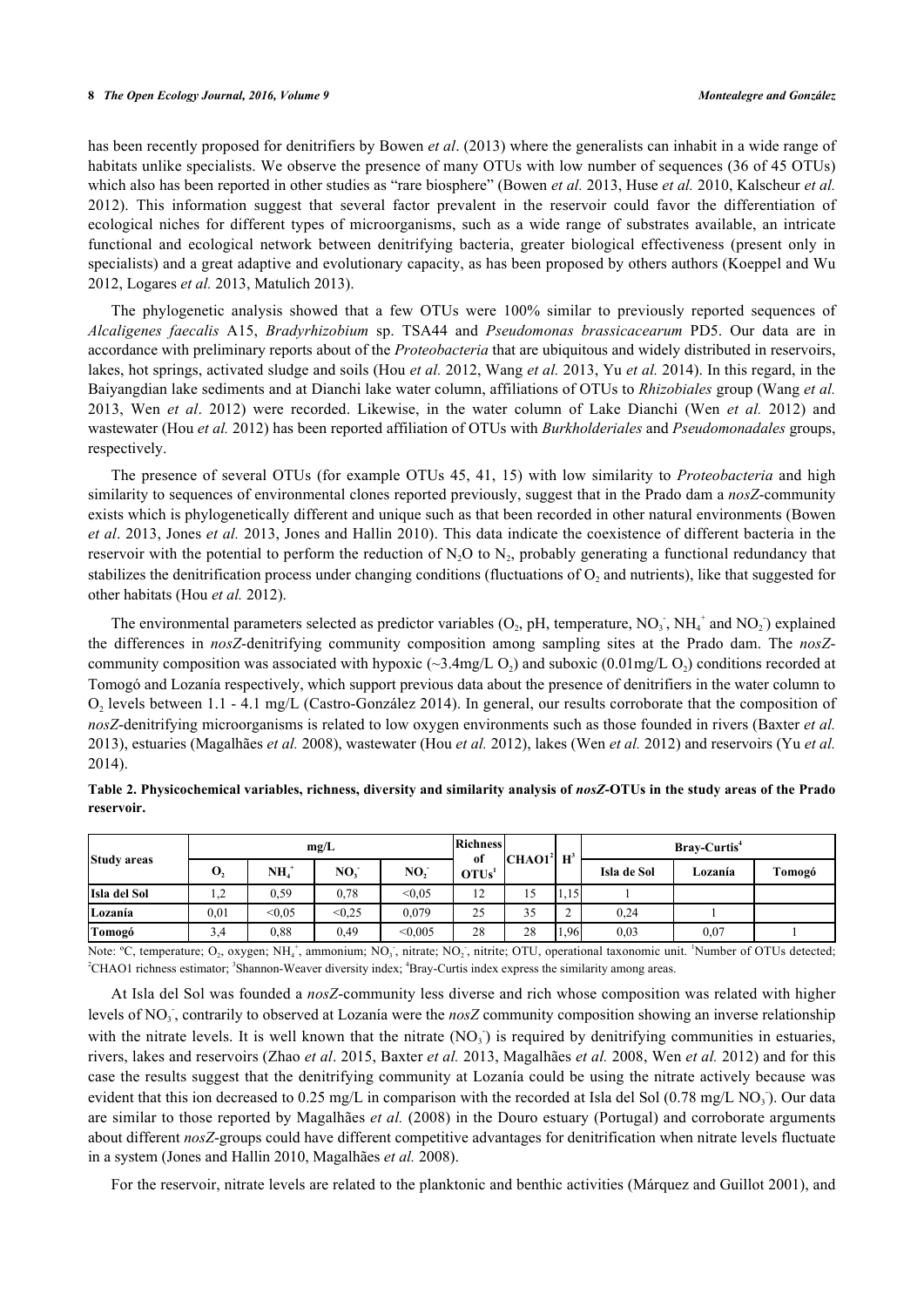the increase in nitrate level observed at Isla del Sol may be due to a higher nitrifying (to  $1.2 \text{mg/L O}_2$ ) than denitrifying activity, to difference that observed at Lozanía where the lower  $O_2$  level (0.01mg/L) favored the denitrification by a great variety of *nosZ*-OTUs. Our assessment is supported by studies showing as both ammonia and nitrite oxidation occurred at very low oxygen concentrations (even < 50 µM) in marine ([Peng](#page-10-14) *[et al.](#page-10-14)* 2015) and freshwater ecosystems [\(Wetzel 2001,](#page-11-3) [Castro-González and Torres 2015](#page-9-1)).

For other hand, the *nosZ* genes composition -in Tomogó- was associated with a pH level of 6,7 which are in accordance with a previous report where *nosZ* community was active and diverse in a wide range of pH (6.1-8) [\(Palmer](#page-10-9) *[et al.](#page-10-9)* [2012](#page-10-9)). The effect of pH on denitrification enzyme activity and diversity of denitrifying communities has also been reported for bacterial cultures [\(Saleh-lakha](#page-10-15) *[et al.](#page-10-15)* [2009](#page-10-15)) and soils respectively [\(Enwall](#page-9-15) *[et al](#page-9-15)*[. 2005](#page-9-15)).

The bacterial diversity and composition between Isla del Sol and Tomogó differed significantly (β-diversity), although both localities are not so far between them. This suggest that differences in the studied physical-chemical variables and other factors not analyzed in this report such as availability of organic matter and dissolved organic carbon, particulate carbon/dissolved carbon ratio, oxygen and nutrients dial fluctuations and interaction with other micro-communities could be contributing to the differences founded in the structure of the microbial community between study areas.

# **CONCLUSION**

This study is the first report that analyzes the microbial composition of a nitrogen functional community related with the reduction of the greenhouse gas, nitrous oxide to  $N_2$ . Our data demonstrate that such community is present, is diverse, rich and that its composition varies spatially in relationship with the environmental factors. This information is the base for future studies about of the activity and importance of this communities in the cycling of  $N<sub>2</sub>O$  from this dam that will permit to determine if this reservoir is a source or sink of this greenhouse gas.

#### **CONFLICT OF INTEREST**

The authors confirm that this article content has no conflict of interest.

### **ACKNOWLEDGEMENTS**

The Office of Research and Scientific Development of University of Tolima, funded this research. We are grateful to the Colombian Ministry of Environment who authorized the access and use of environmental bacterial DNA and CORTOLIMA who authorized this research in biological diversity. We thank A. Castro, J.C. Duque and A. Meneses for their help in the field sampling and Dr. J.F. Alzate for his advice about the bioinformatics analysis.

# **REFERENCES**

<span id="page-8-0"></span>Alldredge, AL & Cohen, Y (1987) Can microscale chemical patches persist in the sea? Microelectrode study of marine snow, fecal pellets. *Science,* 235(4789), 689-91. [\[http://dx.doi.org/10.1126/science.235.4789.689](http://dx.doi.org/10.1126/science.235.4789.689)] [PMID: [17833630\]](http://www.ncbi.nlm.nih.gov/pubmed/17833630)

<span id="page-8-1"></span>American Public Health Association. (1999). >Standard Methods for the Examination of Water and Wastewater. (20<sup>nd</sup>). Baltimore, Maryland.

<span id="page-8-2"></span>Baxter, AM, Johnson, L, Royer, T & Leff, LG (2013) Spatial differences in denitrification and bacterial community structure of streams: relationships with environmental conditions. *Aquatic Science,* 75(2), 275-84. [\[http://dx.doi.org/10.1007/s00027-012-0272-5\]](http://dx.doi.org/10.1007/s00027-012-0272-5)

<span id="page-8-6"></span>Bowen, JL, Byrnes, JE, Weisman, D, Colaneri, C & Jones, C (2013) Functional gene pyrosequencing and network analysis: an approach to examine the response of denitrifying bacteria to increased nitrogen supply in salt marsh sediments. *Frontiers in Microbiology,* 4(342), 1-12. [\[http://dx.doi.org/10.3389/fmicb.2013.00342](http://dx.doi.org/10.3389/fmicb.2013.00342)] [PMID: [24348464](http://www.ncbi.nlm.nih.gov/pubmed/24348464)]

<span id="page-8-3"></span>Braker, G, Dörsch, P & Bakken, LR (2012) Genetic characterization of denitrifier communities with contrasting intrinsic functional traits. *FEMS Microbiology Ecology,* 79(2), 542-54. [\[http://dx.doi.org/10.1111/j.1574-6941.2011.01237.x\]](http://dx.doi.org/10.1111/j.1574-6941.2011.01237.x) [PMID: [22092293](http://www.ncbi.nlm.nih.gov/pubmed/22092293)]

<span id="page-8-4"></span>Canosa, A & Pinilla, G (2007) Relaciones entre las abundancias del bacterioplancton y del fitoplancton en tres ecosistemas lénticos de los Andes Colombianos. *Biología Tropical,* 55, 135-46.

<span id="page-8-7"></span><span id="page-8-5"></span>Castro-González, M & Torres, V (2015) Gases invernadero en aguas con bajo oxígeno en el reservorio eutrófico de Prado (Colombia). *Revista de la Academia Colombiana de Ciencias Exactas*. *Físicas y Naturales,* 39, 399-407.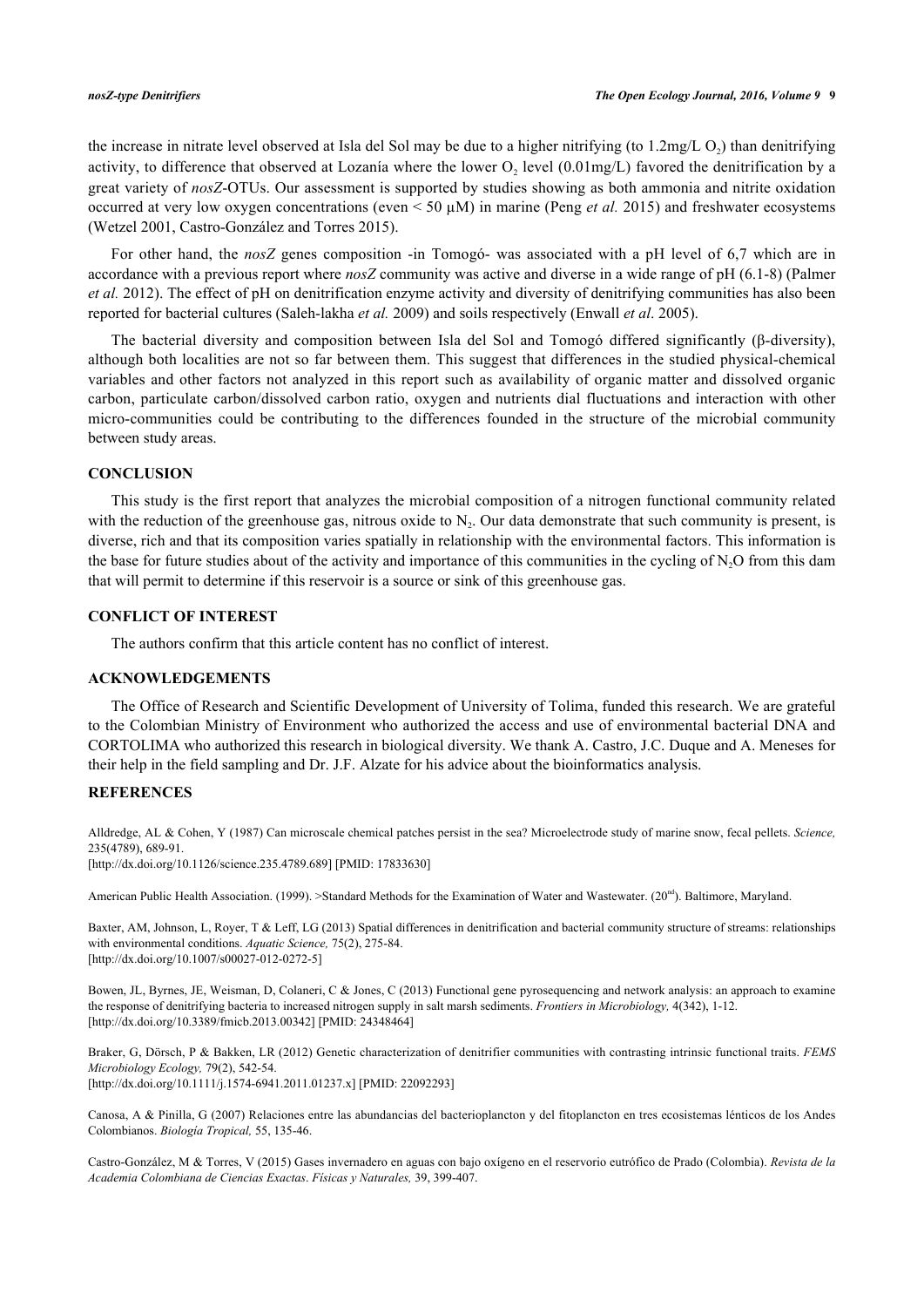Castro-González, M (2014) Evaluación de la comunidad desnitrificante tipo *nosZ* en la columna de agua de Isla del Sol, embalse de Prado, Tolima *Revista de La Academia Colombiana de Ciencias Exactas, Físicas Naturales,* 38(149), 385-92.

Castro-González, M, Braker, G, Farías, L & Ulloa, O (2005) Communities of *nirS*-type denitrifiers in the water column of the oxygen minimum zone in the eastern South Pacific. *Environmental Microbiology,* 7(9), 1298-306. [\[http://dx.doi.org/10.1111/j.1462-2920.2005.00809.x\]](http://dx.doi.org/10.1111/j.1462-2920.2005.00809.x) [PMID: [16104853](http://www.ncbi.nlm.nih.gov/pubmed/16104853)]

Castro-González, M, Ulloa, O & Farías, L (2015) Structure of denitrifying communities reducing N<sub>2</sub>O at suboxic waters off northern Chile and Perú *Revista de Biología Marina Oceanografía,* 50(1), 95-110.

<span id="page-9-1"></span>Chon, K, Chang, JS, Lee, E, Lee, J, Ryu, J & Cho, J (2011) Abundance of denitrifying genes coding for nitrate (*narG*), nitrite (*nirS*), and nitrous oxide (*nosZ*) reductases in estuarine *versus* wastewater effluent-fed constructed wetlands. *Ecological Engineering,* 37(1), 64-9. [\[http://dx.doi.org/10.1016/j.ecoleng.2009.04.005\]](http://dx.doi.org/10.1016/j.ecoleng.2009.04.005)

<span id="page-9-6"></span>Conesa, A, Götz, S, García-Gómez, JM, Terol, J, Talón, M & Robles, M (2005) Blast2GO: a universal tool for annotation, visualization and analysis in functional genomics research. *Bioinformatics,* 21(18), 3674-6. [\[http://dx.doi.org/10.1093/bioinformatics/bti610](http://dx.doi.org/10.1093/bioinformatics/bti610)] [PMID: [16081474\]](http://www.ncbi.nlm.nih.gov/pubmed/16081474)

<span id="page-9-0"></span>Correa-Galeote, D, Tortosa, G & Bedmar, EJ (2013) Determination of Denitrification Genes Abundance in Environmental Samples. *Metagenomics,* 2, 1-14.

<span id="page-9-9"></span>[\[http://dx.doi.org/10.4303/mg/235702](http://dx.doi.org/10.4303/mg/235702)]

Depkat-Jakob, PS, Brown, GG, Tsai, SM, Horn, MA & Drake, HL (2013) Emission of nitrous oxide and dinitrogen by diverse earthworm families from Brazil and resolution of associated denitrifying and nitrate-dissimilating taxa. *FEMS Microbiology Ecology,* 83(2), 375-91. [\[http://dx.doi.org/10.1111/j.1574-6941.2012.01476.x\]](http://dx.doi.org/10.1111/j.1574-6941.2012.01476.x) [PMID: [22928867](http://www.ncbi.nlm.nih.gov/pubmed/22928867)]

<span id="page-9-2"></span>Ducharme, A (1975) Informe técnico de biología pesquera (Limnología). Publicación #4. Proyecto para el Desarrollo de la Pesca Continental. INDERENA-FAO, Bogotá, Colombia.

<span id="page-9-3"></span>Edgar, RC, Haas, BJ, Clemente, JC, Quince, C & Knight, R (2011) UCHIME improves sensitivity and speed of chimera detection. *Bioinformatics,* 27(16), 2194-200. [\[http://dx.doi.org/10.1093/bioinformatics/btr381\]](http://dx.doi.org/10.1093/bioinformatics/btr381) [PMID: [21700674](http://www.ncbi.nlm.nih.gov/pubmed/21700674)]

<span id="page-9-15"></span>Enwall, K, Philippot, L & Hallin, S (2005) Activity and composition of the denitrifying bacterial community respond differently to long-term fertilization. *Applied and Environmental Microbiology,* 71(12), 8335-43. [\[http://dx.doi.org/10.1128/AEM.71.12.8335-8343.2005](http://dx.doi.org/10.1128/AEM.71.12.8335-8343.2005)] [PMID: [16332820\]](http://www.ncbi.nlm.nih.gov/pubmed/16332820)

<span id="page-9-4"></span>Fish, JA, Chai, B, Wang, Q, Sun, Y, Brown, CT, Tiedje, JM & Cole, JR (2013) FunGene: the functional gene pipeline and repository. *Frontiers in Microbiology,* 4, 291.

<span id="page-9-8"></span>[\[http://dx.doi.org/10.3389/fmicb.2013.00291](http://dx.doi.org/10.3389/fmicb.2013.00291)] [PMID: [24101916](http://www.ncbi.nlm.nih.gov/pubmed/24101916)]

Guevara, G, Lozano, P, Reinoso, G & Villa, F (2009) Horizontal and seasonal patterns of tropical zooplankton from the eutrophic Prado Reservoir (Colombia). *Limnologica - Ecology and Management of Inland Waters,* 39(2), 128-39.

<span id="page-9-5"></span>Hall, TA (1999) BioEdit: a user-friendly biological sequence alignment editor and analysis program for Windows 95/98/NT. *Nucleic Acids Symposium,* 95-8.

<span id="page-9-7"></span>Hammer, Ø, Harper, DA & Ryan, PD (2001) PAST : Paleontological statistics software package for education and data analysis. *Palaeontologia Electronica,* 4(1), 1-9.

<span id="page-9-12"></span>Hou, J, Li, L, Zhang, S, Wang, P & Wang, C (2012) Diversity of *NosZ* gene in three municipal wastewater treatment plants located in different geographic regions. *African Journal of Microbiology Research,* 6(15), 3574-81.

<span id="page-9-10"></span>Huang, S, Chen, C, Wu, Q, Zhang, R & Yang, X (2011) Distribution of typical denitrifying functional genes and diversity of the *nirS*-encoding bacterial community related to environmental characteristics of river sediments. *Biogeosciences Discussions,* 8(3), 5251-80. [\[http://dx.doi.org/10.5194/bgd-8-5251-2011\]](http://dx.doi.org/10.5194/bgd-8-5251-2011)

<span id="page-9-11"></span>Huse, SM, Welch, DM, Morrison, HG & Sogin, ML (2010) Ironing out the wrinkles in the rare biosphere through improved OTU clustering. *Environmental Microbiology,* 12(7), 1889-98. [\[http://dx.doi.org/10.1111/j.1462-2920.2010.02193.x\]](http://dx.doi.org/10.1111/j.1462-2920.2010.02193.x) [PMID: [20236171](http://www.ncbi.nlm.nih.gov/pubmed/20236171)]

<span id="page-9-13"></span>Jones, CM, Graf, DR, Bru, D, Philippot, L & Hallin, S (2013) The unaccounted yet abundant nitrous oxide-reducing microbial community: a potential nitrous oxide sink. *The ISME Journal,* 7(2), 417-26. [\[http://dx.doi.org/10.1038/ismej.2012.125](http://dx.doi.org/10.1038/ismej.2012.125)] [PMID: [23151640\]](http://www.ncbi.nlm.nih.gov/pubmed/23151640)

<span id="page-9-14"></span>Jones, CM & Hallin, S (2010) Ecological and evolutionary factors underlying global and local assembly of denitrifier communities. *The ISME*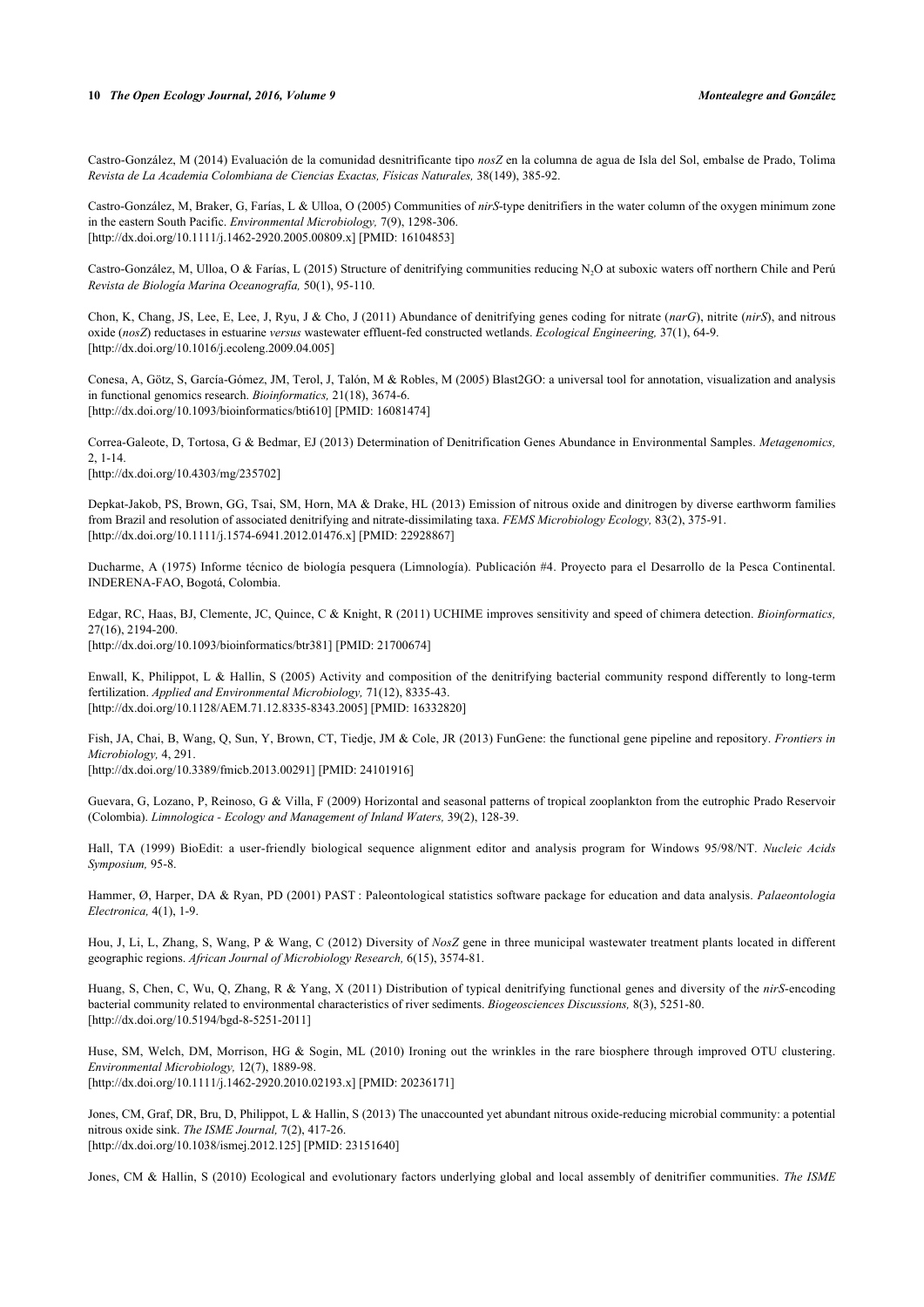*Journal,* 4(5), 633-41. [\[http://dx.doi.org/10.1038/ismej.2009.152](http://dx.doi.org/10.1038/ismej.2009.152)] [PMID: [20090785\]](http://www.ncbi.nlm.nih.gov/pubmed/20090785)

<span id="page-10-10"></span>Kalscheur, KN, Rojas, M, Peterson, CG, Kelly, JJ & Gray, KA (2012) Algal exudates and stream organic matter influence the structure and function of denitrifying bacterial communities. *Microbial Ecology,* 64(4), 881-92. [\[http://dx.doi.org/10.1007/s00248-012-0091-1\]](http://dx.doi.org/10.1007/s00248-012-0091-1) [PMID: [22828897](http://www.ncbi.nlm.nih.gov/pubmed/22828897)]

<span id="page-10-6"></span>Kloos, K, Mergel, A, Rösch, C & Bothe, H (2001) Denitrification within the genus *Azospirillum* and other associative bacteria. *Australian Journal of Plant Physiology,* 28(8), 991-8.

<span id="page-10-11"></span>Koeppel, AF & Wu, M (2012) Lineage-dependent ecological coherence in bacteria. *FEMS Microbiology Ecology,* 81(3), 574-82. [\[http://dx.doi.org/10.1111/j.1574-6941.2012.01387.x\]](http://dx.doi.org/10.1111/j.1574-6941.2012.01387.x) [PMID: [22486161](http://www.ncbi.nlm.nih.gov/pubmed/22486161)]

Krishnani, KK (2010) Detection and diversity of nitrifying and denitrifying functional genes in coastal aquaculture. *Aquaculture,* 302(1-2), 57-70. [\[http://dx.doi.org/10.1016/j.aquaculture.2010.01.024](http://dx.doi.org/10.1016/j.aquaculture.2010.01.024)]

<span id="page-10-12"></span>Logares, R, Lindström, ES, Langenheder, S, Logue, JB, Paterson, H, Laybourn-Parry, J, Rengefors, K, Tranvik, L & Bertilsson, S (2013) Biogeography of bacterial communities exposed to progressive long-term environmental change. *The ISME Journal,* 7(5), 937-48. [\[http://dx.doi.org/10.1038/ismej.2012.168](http://dx.doi.org/10.1038/ismej.2012.168)] [PMID: [23254515\]](http://www.ncbi.nlm.nih.gov/pubmed/23254515)

<span id="page-10-13"></span>Magalhães, C, Bano, N, Wiebe, WJ, Bordalo, AA & Hollibaugh, JT (2008) Dynamics of nitrous oxide reductase genes (*nosZ*) in intertidal rocky biofilms and sediments of the Douro River estuary (Portugal), and their relation to N-biogeochemistry. *Microbial Ecology,* 55(2), 259-69. [\[http://dx.doi.org/10.1007/s00248-007-9273-7\]](http://dx.doi.org/10.1007/s00248-007-9273-7) [PMID: [17604988](http://www.ncbi.nlm.nih.gov/pubmed/17604988)]

<span id="page-10-7"></span>Mao, Y, Yannarell, AC, Davis, SC & Mackie, RI (2013) Impact of different bioenergy crops on N-cycling bacterial and archaeal communities in soil. *Environmental Microbiology,* 15(3), 928-42.

[\[http://dx.doi.org/10.1111/j.1462-2920.2012.02844.x\]](http://dx.doi.org/10.1111/j.1462-2920.2012.02844.x) [PMID: [22891790](http://www.ncbi.nlm.nih.gov/pubmed/22891790)]

Márquez, G & Guillot, G (2001) In: Rada, M., (Ed.), Ecología y efecto ambiental de embalses: aproximación con casos colombianos. Universidad Nacional de Colombia-sede Medellín. Instituto de Estudios Ambientales. 230 p.

<span id="page-10-9"></span><span id="page-10-0"></span>Matulich, KL (2013) Microbial Biodiversity. *Encyclopedia of Biodiversity,* 5, 252-58.

Palmer, K, Biasi, C & Horn, MA (2012) Contrasting denitrifier communities relate to contrasting N<sub>2</sub>O emission patterns from acidic peat soils in arctic tundra. *The ISME Journal,* 6(5), 1058-77. [\[http://dx.doi.org/10.1038/ismej.2011.172](http://dx.doi.org/10.1038/ismej.2011.172)] [PMID: [22134649\]](http://www.ncbi.nlm.nih.gov/pubmed/22134649)

Palmer, K, Drake, HL & Horn, MA (2009) Genome-derived criteria for assigning environmental *narG* and *nosZ* sequences to operational taxonomic units of nitrate reducers. *Applied and Environmental Microbiology,* 75(15), 5170-4. [\[http://dx.doi.org/10.1128/AEM.00254-09](http://dx.doi.org/10.1128/AEM.00254-09)] [PMID: [19502444\]](http://www.ncbi.nlm.nih.gov/pubmed/19502444)

<span id="page-10-1"></span>Palmer, K & Horn, MA (2012) Actinobacterial nitrate reducers and proteobacterial denitrifiers are abundant in N2O-metabolizing palsa peat. *Applied and Environmental Microbiology,* 78(16), 5584-96. [\[http://dx.doi.org/10.1128/AEM.00810-12](http://dx.doi.org/10.1128/AEM.00810-12)] [PMID: [22660709\]](http://www.ncbi.nlm.nih.gov/pubmed/22660709)

<span id="page-10-14"></span>Peng, X, Fuchsman, CA, Jayakumar, A, Oleynik, S, Martens-Habbena, W, Devol, AH & Ward, BB (2015) Ammonia and nitrite oxidation in the Eastern Tropical North Pacific. *Global Biogeochemical Cycles,* 29 [\[http://dx.doi.org/10.1002/2015GB005278\]](http://dx.doi.org/10.1002/2015GB005278)

<span id="page-10-4"></span>Perea, EM & Villanueva, E (2010) In: Reinoso-Flórez, G., Villa-Navarro, F.A., Garcia-Melo, J., (Eds.), Capacidad de carga, caracterización y evaluación de la actividad pesquera y acuícola en el Embalse de Prado 30-46.

<span id="page-10-3"></span>Roldán, G (2003) Implicaciones ecológicas en la construcción de embalses en Colombia. *Revista Universidad Católica de Oriente,* 16, 71-83.

<span id="page-10-15"></span>Saleh-Lakha, S, Shannon, KE, Henderson, SL, Goyer, C, Trevors, JT, Zebarth, BJ & Burton, DL (2009) Effect of pH and temperature on denitrification gene expression and activity in *Pseudomonas mandelii. Applied and Environmental Microbiology,* 75(12), 3903-11. [\[http://dx.doi.org/10.1128/AEM.00080-09](http://dx.doi.org/10.1128/AEM.00080-09)] [PMID: [19376915\]](http://www.ncbi.nlm.nih.gov/pubmed/19376915)

<span id="page-10-2"></span>Sanford, RA, Wagner, DD, Wu, Q, Chee-Sanford, JC, Thomas, SH, Cruz-García, C, Rodríguez, G, Massol-Deyá, A, Krishnani, KK, Ritalahti, KM, Nissen, S, Konstantinidis, KT & Löffler, FE (2012) Unexpected nondenitrifier nitrous oxide reductase gene diversity and abundance in soils. *Proceedings of the Natural Academy of Sciences of the United States of America,* 109(48), 19709-14. [\[http://dx.doi.org/10.1073/pnas.1211238109](http://dx.doi.org/10.1073/pnas.1211238109)] [PMID: [23150571](http://www.ncbi.nlm.nih.gov/pubmed/23150571)]

<span id="page-10-8"></span><span id="page-10-5"></span>Schloss, PD & Handelsman, J (2005) Introducing DOTUR, a computer program for defining operational taxonomic units and estimating species richness. *Applied and Environmental Microbiology,* 71(3), 1501-6. [\[http://dx.doi.org/10.1128/AEM.71.3.1501-1506.2005](http://dx.doi.org/10.1128/AEM.71.3.1501-1506.2005)] [PMID: [15746353\]](http://www.ncbi.nlm.nih.gov/pubmed/15746353)